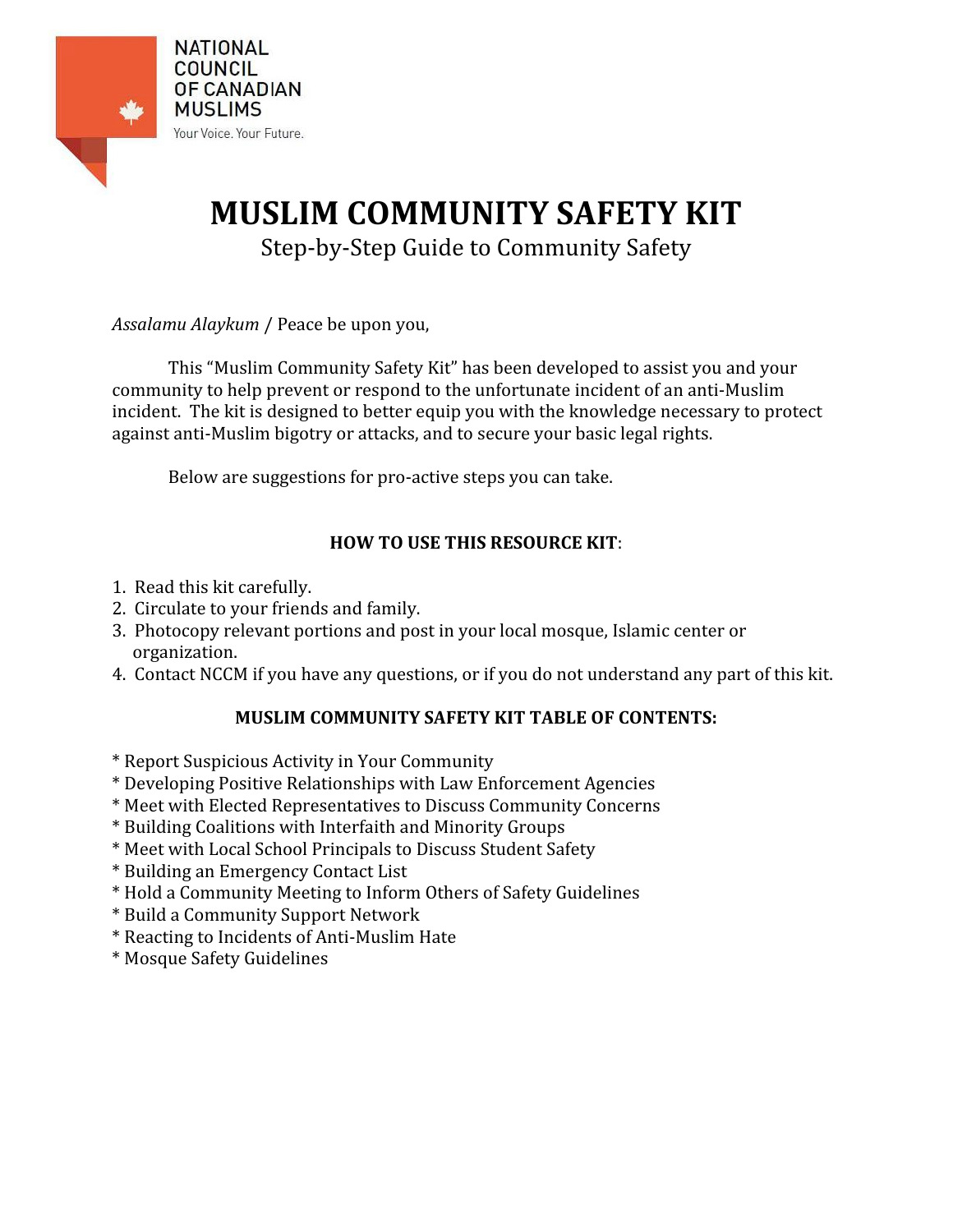

**REPORT SUSPICIOUS ACTIVITY IN YOUR COMMUNITY.** Muslims must do their part to Page | 2 ensure the safety and security of our nation. If anyone notes suspicious persons or activities in their community, they should report it immediately to their local police and/or the RCMP.

### **DEVELOPING POSITIVE RELATIONSHIPS WITH LAW ENFORCEMENT AGENCIES.**

Community leaders should immediately coordinate meetings between representatives of the Muslim community and local law enforcement and the RCMP. These meetings should focus on ways in which the community can help national security and on how authorities can protect Canadian Muslims from harassment and discrimination.

**MEET WITH ELECTED OFFICIALS TO DISCUSS COMMUNITY CONCERNS.** Delegations of Muslim community representatives should schedule meetings with local, provincial and federal elected officials or their key staff to discuss community concerns. Contact NCCM to assist you.

**BUILD COALITIONS WITH INTERFAITH AND MINORITY GROUPS.**  Similar meetings should be coordinated with representatives of local interfaith and minority groups. These meetings should focus on building lines of communication and support, and hearing from these groups how they deal with discrimination and bigotry.

## **MEET WITH LOCAL SCHOOL PRINCIPALS TO DISCUSS STUDENT SAFETY.**

Representatives of the Muslim community should meet with local school administrators to discuss safety plans for students and to sensitize the administrators to harassment of Muslim students. Contact NCCM to assist you.

**BUILDING AN EMERGENCY CONTACT LIST.**  Community leaders should develop emergency e-mail and phone contact lists to be used in case of an incident that threatens the community's safety. Local imams, Islamic center board members, and community leaders should be on the lists. A second list should be developed containing contact information for all local law enforcement agencies.

**HOLD A COMMUNITY MEETING TO INFORM OTHERS OF SAFETY GUIDELINES.**  Call for a meeting of the local Muslim community to discuss the information outlined in this kit. The meeting should take place at a local mosque or Islamic center and should be advertised using the emergency contact list.

**ESTABLISH A COMMUNITY SUPPORT NETWORK.**  Establish a network of community members who can offer emotional and material support to those who may be the victims of hate crimes or discrimination. Victims should not be left alone to deal with the negative impact of such incidents.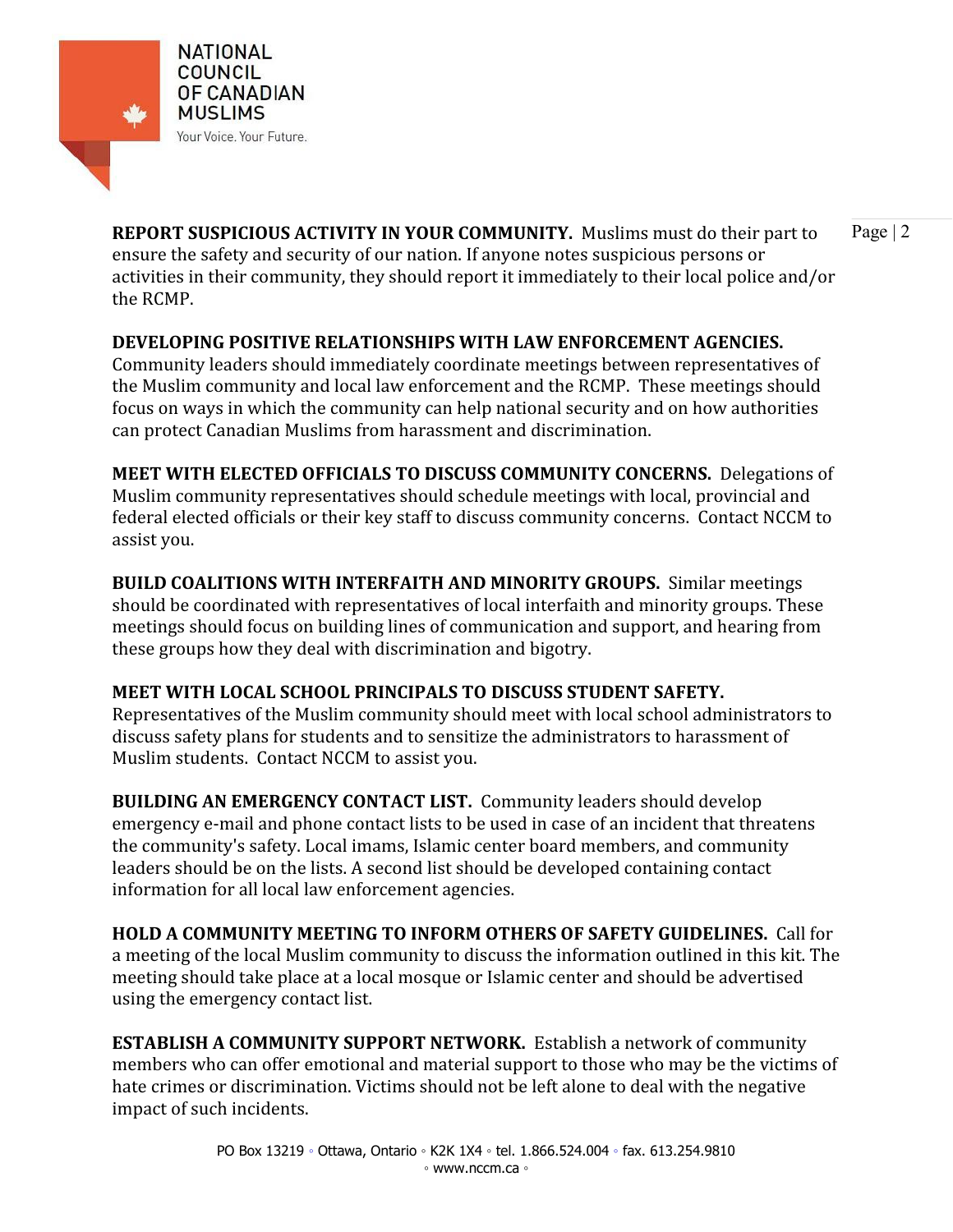

**REACTING TO INCIDENTS OF ANTI-MUSLIM HATE.** If you believe you have been the Page | 3 victim of an anti‐Muslim hate crime or discrimination, you should:

1. Report the incident to your local police and/or the RCMP immediately. Ask that the incident be treated as a hate crime. Ask witnesses to give you their name and contact information.

2. Inform NCCM, even if you believe it is a "small" incident. **TEL: 1.866.524.0004, FAX: 613.254.9810, EMAIL: info@nccm.ca**

3. Document the incident. Write down exactly what was said and/or done by the offender. Save evidence. Take photographs.

4. Act quickly. Each incident must be dealt with when it happens, not when convenient.

5. Decide on the appropriate action to be taken. Consider issuing a statement from community leaders, holding a news conference, organizing a protest, meeting with officials, or starting a letter writing campaign.

6. Mobilize community support. Contact NCCM.

7. Stay on top of the situation.

8. Announce results. When the incident is resolved, make an announcement to the same people and organizations originally contacted.

#### **MOSQUE SECURITY GUIDELINES**

Areas of Vulnerability:

\* Mosques located in isolated areas.

- \* Mosques left unattended for extended periods of time.
- \* Mosques with unsecured doors and/or windows.
- \* Absence of a burglar alarm system.
- \* Heavy exterior vegetation (shrubs, etc.) in which criminals may hide.
- \* Absence of exterior lighting.

## **Take the following safety measures:**

1. Build good relationships with neighbours of the mosque. Invite them to visit your centre.